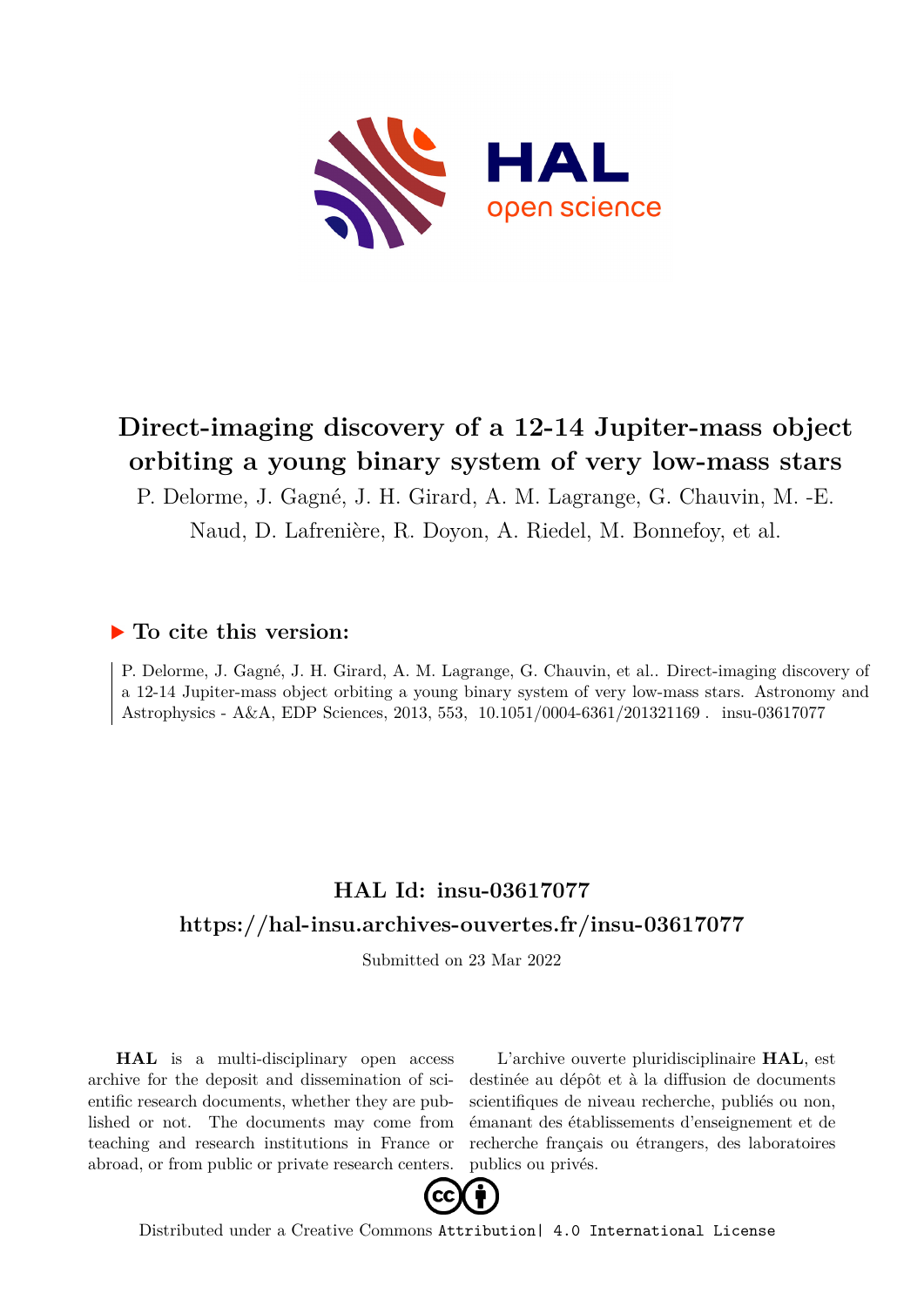**Astronomy** & **[Astrophysics](http://www.aanda.org)**

LETTER TO THE EDITOR

## **Direct-imaging discovery of a 12–14 Jupiter-mass object orbiting a young binary system of very low-mass stars**-

P. Delorme<sup>1</sup>, J. Gagné<sup>2</sup>, J. H. Girard<sup>3</sup>, A. M. Lagrange<sup>1</sup>, G. Chauvin<sup>1</sup>, M.-E. Naud<sup>2</sup>, D. Lafrenière<sup>2</sup>, R. Doyon<sup>2</sup>, A. Riedel<sup>4</sup>, M. Bonnefoy<sup>5</sup>, and L. Malo<sup>2</sup>

- <sup>1</sup> UJF-Grenoble 1/CNRS-INSU, Institut de Planétologie et d'Astrophysique de Grenoble (IPAG) UMR 5274, 38041 Grenoble, France e-mail: Philippe. Delorme@obs.ujf-grenoble. fr
- <sup>2</sup> Département de physique and Observatoire du Mont Mégantic, Université de Montréal, C.P. 6128, Succursale Centre-Ville, Montréal, QC H3C 3J7, Canada
- <sup>3</sup> European Southern Observatory, Alonso de Córdova 3107, Vitacura, Cassilla 19001, Santiago, Chile
- <sup>4</sup> Department of Astrophysics, American Museum of Natural History, Central Park West at 79th Street, New York, NY 10034, USA
- <sup>5</sup> Max Planck Institute for Astronomy, Königstuhl 17, 69117 Heidelberg, Germany

Received 25 January 2013 / Accepted 18 March 2013

#### **ABSTRACT**

Context. Though only a handful of extrasolar planets have been discovered via direct-imaging, each of these discoveries had a tremendous impact on our understanding of planetary formation, stellar formation, and cool atmosphere physics.

Aims. Since many of these newly imaged giant planets orbit massive A or even B stars, we investigate whether giant planets could be found orbiting low-mass stars at large separations.

Methods. We have been conducting an adaptive optic imaging survey to search for planetary-mass companions of young M dwarfs in the solar neigbourhood, in order to probe different initial conditions of planetary formation.

Results. We report here the direct-imaging discovery of 2MASS J01033563-5515561(AB)b, a 12–14 *M*Jup companion at a projected separation of 84 AU from a pair of young late-M stars, with which it shares proper motion. We also detected a Keplerian-compatible orbital motion.

Conclusions. This young L-type object at the planet/brown dwarf mass boundary is the first ever imaged around a binary system at a separation compatible with formation in a disc.

**Key words.** planetary systems – stars: low-mass – methods: observational – instrumentation: adaptive optics

#### **1. Introduction**

The discovery of hundreds of extrasolar planets in the past 20 years has radically modified our understanding of planetary formation. Though radial velocity and transit detection methods have proven by far the most prolific, the few planetarymass companions that have been discovered by direct-imaging have provided very challenging constraints for formation models, especially the core-accretion model (Pollack et al. 1996) that is preferred for explaining the formation of solar system planets. 2M1207B, discovered by Chauvin et al. (2004) with a mass-ratio of 20–25%, is too massive with respect to its primary to have formed by core accretion, while most of HR8799 (Marois et al. 2008) planets pwould be very difficult to form in situ by core-accretion. Only β-Pictoris b (Lagrange et al. 2010) fits the standard core-accretion scenario relatively well. Also, several imaged substellar companions (e.g. Chauvin et al. 2005; Lafrenière et al. 2008; Carson et al. 2013) straddle the arbitrary -and debated- 13 *M*Jup planet/brown dwarf boundary. For most of these massive planets (or light brown dwarfs) the formation mechanism, stellar or planetar, is still being debated (Luhman et al. 2006; Bate 2009; Rafikov 2011; Boss 2011; Stamatellos et al. 2011).

Circumbinary planets, such as Kepler-16 ABb (Doyle et al. 2011), are even rarer, and they provide peculiar constraints on planetary formation scenarios, notably on the influence of binarity on planet-forming discs.

We present here the discovery of 2MASS J01033563-5515561ABb,hereafter 2MASS0103(AB)b,a unique 12–14 *M*Jup substellar companion to a late M dwarf binary system.

#### **2. A 12–14 <sup>M</sup>Jup companion orbiting a young, late-M binary system**

#### 2.1. Observations and data reduction

We imaged 2MASS0103 in November 2012 (run  $090.C-0698(A)$ , in  $L'$  band as one target of our NACO survey for planetary companions to young nearby M dwarfs (Delorme et al. 2012). We used the infrared wave-front sensor of NACO and observed in pupil-tracking (only 12◦ of rotation) and cube mode in L'. Our follow-up observations in  $JHK<sub>S</sub>$  on the same night used field-tracking. Table 1 shows the details of our observations.

The target star was resolved as a low contrast,  $0.25$ " binary, on these raw images and an additional source was identified at ∼1.8" to the north-west of 2MASS0103A. To measure the proper motion of this source, we retrieved ESO archive NACO

Based on observations obtained with NACO on VLT UT-4 at ESO-Paranal (runs 090.C-0698(A) and 70.D-0444(A).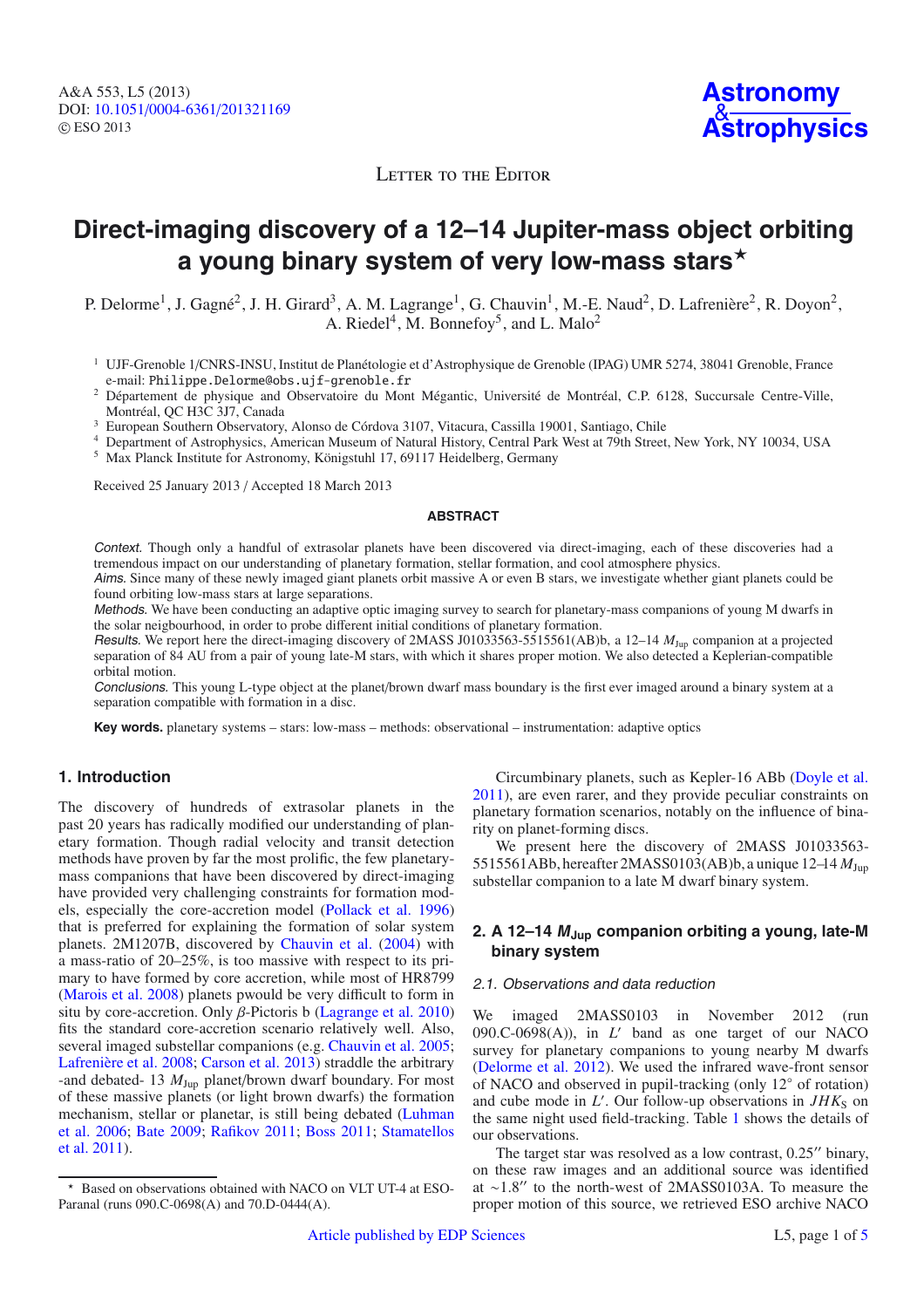#### A&A 553, L5 (2013)



**[Fig. 1.](http://dexter.edpsciences.org/applet.php?DOI=10.1051/0004-6361/201321169&pdf_id=1)** *Left*: 2MASS0103(AB)b in October 2002, with NACO in *H*-band *Right*: 2MASS0103(AB)b in November 2012, with NACO in *L* band. The green arrow shows the position of the companion in 2002. The light-blue circle identifies the expected position of the companion if it had been a background source. The host binary was also resolved in 2002, in *H*-band, but this is not visible because of the intensity scale used.

**Table 1.** Summary of the NACO (VLT-UT4) observations of 2MASS0103AB (RA = 01:03:35.63; Dec = −55:15:56.1).

| UT Date    | Filter  | Exp. time                           | Comments        |
|------------|---------|-------------------------------------|-----------------|
|            | L'      | $32 \times 200 \times 0.2 = 1280$ s | Seeing:         |
| 2012-11-25 | $K_{S}$ | $8 \times 20 = 160$ s               | $0.7'' - 0.8''$ |
|            | Η       | $8 \times 20 = 160$ s               | Airmass:        |
|            |         | $4 \times 5 = 20 s$                 | $1.16 - 1.25$   |
| 2002-10-28 |         | $5 \times 10 \times 2 = 100$ s      | Archive data    |

*H*-band images of 2MASS0103, obtained in October 2002 (run  $70.D-0444(A)$ ). These early images were acquired in fieldtracking and with poor adaptive optics correction. We stacked the best 50% of the frames, for which the central binary was resolved, totalling 100 s exposure time on target.

We used the IPAG-ADI pipeline as described in Delorme et al. (2012) to reduce the frames (bad pixel interpolation, flat, recentring, derotation, and stacking). Although both the secondary component and the companion clearly appear after a simple stack of all exposures (see Fig. 1), we performed ADI (Marois et al. 2006) and LOCI (Lafrenière et al. 2007) star subtraction procedures to detect other eventual companions. None was detected down to a contrast of ~7.5 mag at 0.5", resulting in a detection limit of ∼2.5 *M*Jup at 25 AU for an age of 30 Myr (see discussion below).

#### 2.2. Host-star properties

The primary star 2MASS J01033563-5515561 was identified as part of a survey designed to identify new late-type members of the young, nearby moving groups and associations Beta Pictoris, TW Hydrae, Tucana-Horologium (THA), Columba, Carina, Argus and AB Doradus (ABDMG) (Torres et al. 2008). The details of this analysis will be presented in Gagné et al. (in prep.), but the principle is to identify promising candidate members of these moving groups using astrometry, proper motion and photometry from a correlation of 2MASS and WISE catalogues, with a modified version of the Bayesian analysis described in Malo et al. (2013). One of the first robust candidates identified in this project is 2MASS J01033563-5515561, which we have followed with GMOS-S at Gemini South to obtain the optical spectra. This spectrum matches a M5.5/M6 spectral-type and shows strong H-alpha emission at 656 nm, with an equivalent width of  $10.23 \pm 0.55$  Å. No nearby X-ray source was found in the ROSAT archive (Voges et al. 1999), indicating the target is not a strong X-ray emitter. In parallel to this, we have obtained a trigonometric distance of  $47.2 \pm 3.1$  pc for this object (Riedel, priv. comm., using the CTIO 0.9 m through the CTIOPI program, using 49 *R*-band images taken on 11 nights between October 26, 2007 and November 13, 2012, and reduced using methods from Jao et al. (2005) and Riedel et al. (2011). The complete parallax analysis for 2MASS0103, along with many other objects, will be published in Riedel et al. (in prep.). During the NACO runs described earlier, we also noticed the primary is in fact a binary with a flux ratio of 0.8 in the L' band. Taking this binarity and the trigonometric distance into account, we find Bayesian probabilities of 99.6% and 0.4% for membership to THA and ABDMG respectively. The field hypothesis has a probability of 10−14, so 2MASS0103AB is a strong candidate member of the Tucana-Horologium association, aged ∼30 Myr (Torres et al. 2008).

We must stress that those probabilities are not absolute ones in the sense that even a sample of candidates with a 100% Bayesian probability will contain a certain number of false positives. Follow-up observations of robust candidates in Malo et al. (2013) have shown that the false positive rate is 10% for candidates without parallax in THA. Though the membership analysis in our study is not exactly the same, the risk of a false positive is very low, especially because we do have a parallax measurement, meaning that 2MASS0103AB is very probably a bona-fide member of THA. We assume in the following that the 2MASS0103 system is aged 30 Myr.

According to BT-Settl 2012 isochrones (Allard et al. 2012; Baraffe et al. 2003), and assuming a distance of  $47.2 \pm 3.1$  pc and an age of 30 Myr, 2MASS0103AB is a low-mass binary with masses of  $[0.19; 0.17] \pm 0.02$  *M*<sub> $\odot$ </sub> for  $[A; B]$  respectively, see Table 2. The projected separation between A and B was  $0.26 \pm$ 0.01" in 2002 and  $0.249 \pm 0.003$ " in 2012. The projected distance was around 12 AU at both epochs, but the position angle changed significantly, from 71.2◦ in 2002 to 61.0◦ in 2012.

#### 2.3. Proper motion analysis: <sup>a</sup> bound companion

During our 2012 November 25, *L'* band NACO observations of 2MASS0103 (run 090.C-0698(A)), we identified a candidate companion with a separation of  $1.78$ " and a position angle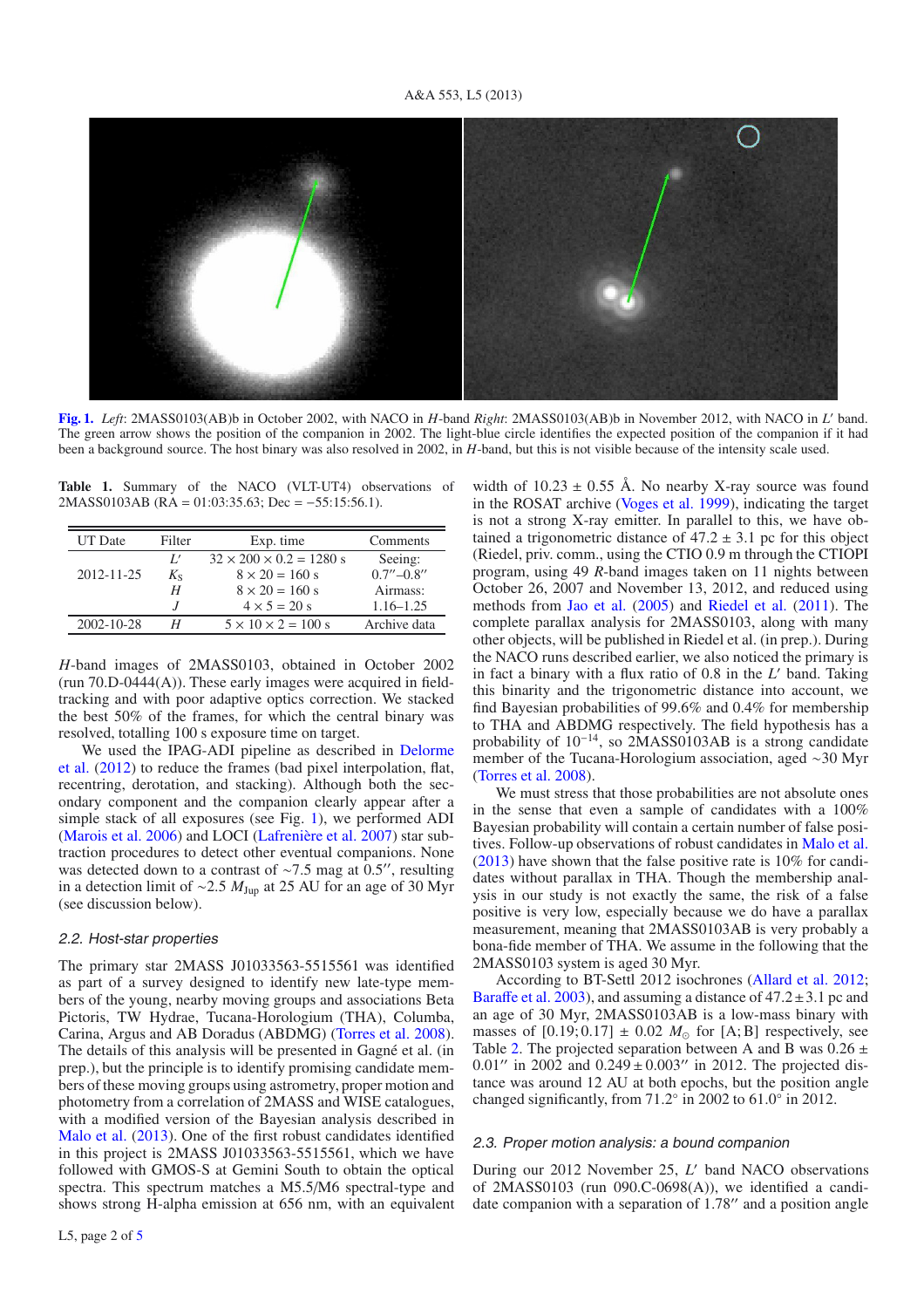**Table 2.** Host system absolute magnitudes compared with BT-Settl isochrones at 30 Myr absolute magnitudes (2MASS for *JHK* and NACO for *L* ).

| Filter                | $M_I$ | $M_H$ | $M_{K_c}$                                                | $M_{I'}$ |
|-----------------------|-------|-------|----------------------------------------------------------|----------|
| 2M0103A               |       |       | $7.36 \pm 0.05$ $6.78 \pm 0.05$ $6.44 \pm 0.05$ $6.04^*$ |          |
| 2M0103B               |       |       | $7.56 \pm 0.05$ $6.98 \pm 0.05$ $6.64 \pm 0.05$ $6.24^*$ |          |
| Model 0.2 $M_{\odot}$ | 7.31  | 6.75  | 6.50                                                     | 6.1      |
| $-0.175 M_{\odot}$    | 7.51  | 6.95  | 6.70                                                     | 6.3      |

Notes. <sup>(\*)</sup> Since no calibrated photometry is available in *L'*, these magnitudes are derived from the modelled  $K_S - L'$ .

**Table 3.** Separation (Sep.) and position angle (PA) of the companion, with respect to 2MASS0103A and to the centre of mass of the binary.

|                                 | $2002 - 10 - 28$   | $2012 - 11 - 25$   |
|---------------------------------|--------------------|--------------------|
| Sep. from 2M0103A (")           | $1.682 \pm 0.015$  | $1.784 \pm 0.003$  |
| PA from $2M0103A$ ( $\degree$ ) | $341.7 \pm 0.05^*$ | $339.8 \pm 0.01^*$ |
| Sep. from barycenter (")        | $1.718 \pm 0.015$  | $1.770 \pm 0.003$  |
| PA from barycenter (")          | $338.0 \pm 0.05^*$ | $336.1 \pm 0.01^*$ |

**Notes.** (∗) The error in position angle refers to the relative error between both epochs. The absolute error, dominated by systematic uncertainties in the position of the reference stars in theta Ori, is  $\pm 0.4^\circ$ .

of 339.3◦ from the primary 2MASS0103A. Even if contamination by background objects is relatively low in *L'* band compared to shorter wavelength (see Delorme et al. 2012), the probability that this companion was a contaminant was high. However, the companion was redder in  $K_S - L'$  than its late M host system, meaning that the companion is an even later spectral type, considerably decreasing the likelihood of the contaminant hypothesis, but not incontrovertibly proving that the companion is bound. A definite proof of companionship was however provided thanks to archive images taken with NACO on October 28, 2002. Using this ten years time base, we could determine that 2MASS0103(AB)b unambiguously (contamination probability <0.001%, taking parallax motion into account) shares the proper motion of 2MASS0103AB (see Fig. 1) and is therefore a bound companion. The relative astrometry at each epoch is shown in Table 3.

#### 2.4. Companion properties

Our current information about the physical properties of the system relies on the  $J, H, K$  and  $L'$  photometry and on astrometry from our 2012 November NACO run, as well as 2002 October NACO archive images. The resulting Moffat-fitting photometry is  $J = 15.4 \pm 0.3$ ,  $H = 14.2 \pm 0.2$ ,  $K_S = 13.6 \pm 0.2$ , and  $L' = 12.6 \pm 0.1$ . We emphasize that all these measurements were derived relative to 2MASS0103A, which introduces significant systematic errors (hence the large errors bars). The absolute magnitudes of the companion, for a distance of 47.2 pc, are shown in Table 4 and are compatible with 2MASS0103(AB)b being a 12 to 14  $M_{\text{Jun}}$  companion orbiting at 84 AU around the young low-mass binary 2MASS0103AB. The very red colours of 2MASS0103(AB)b in *JHK*s do not match the colours of field objects of similar absolute magnitudes and are similar to known, early L-type, young planetary-mass objects, thus independently confirming the youth of the system (see also Fig. 2).

It should be noted that the age of THA is not perfectly known, and the dispersion of the age estimations of individual

**Table 4.** Companion absolute magnitudes compared with BT-Settl isochrones at 30 Myr and 5 Gyr (field hypothesis) absolute magnitudes, and other known companions at the planet/brown dwarf mass boundary.

| Companions          | $M_I$          | $M_H$          | $M_{Ks}$       | $M_{L'}$      |
|---------------------|----------------|----------------|----------------|---------------|
| 2M0103ABb           | $12.1 \pm 0.3$ | $10.9 \pm 0.2$ | $10.3 \pm 0.2$ | $9.3 \pm 0.1$ |
| $\kappa$ And b      | $12.7 \pm 0.3$ | $11.7 \pm 0.2$ | $11.0 \pm 0.4$ | $9.5 \pm 0.1$ |
| AB pic b            | $12.9 \pm 0.1$ | $11.4 \pm 0.1$ | $10.8 \pm 0.1$ | $9.9 \pm 0.1$ |
| Models              |                |                |                |               |
| 12 $M_{\text{Jup}}$ | 12.8           | 11.9           | 11.3           | 10.0          |
| 15 $M_{\text{Jup}}$ | 10.9           | 10.3           | 9.9            | 9.0           |
| Field               | 10.8           | 10.3           | 10.0           | 9.4           |



**[Fig. 2.](http://dexter.edpsciences.org/applet.php?DOI=10.1051/0004-6361/201321169&pdf_id=2)**  $J-K<sub>S</sub>$  versus  $K<sub>S</sub> - L$  colour–colour diagram showing 2MASS0103(AB)b, together with other known planetary and brown dwarf companions to young stars (taken from Bonnefoy et al. 2013; Bailey et al. 2013). The symbols without error bars show the colour of field M, L, and T dwarfs (taken from Golimowski et al. 2004).

stars in THA spans the 20–50 Myr range (Zuckerman & Webb 2000; Torres et al. 2000). If we assume an age of 20 Myr, 2MASS0103(AB)b would be a 12-13  $M_{Jup}$  planet, while it would be a 14–15 *M*Jup brown dwarf if we assume an age of 50 Myr. In spite of the name change, the physical differences in mass estimates for the 20 Myr and the 50 Myr hypothesis are much smaller than those derived in Marois et al. (2010) for HR8799bcde planets in the same age range. An explanation is that objects that are more massive than ∼10 *M*Jup undergo some deuterium burning in this age range, somewhat compensating for cooling-down mechanisms. However, since there is currently no robust independent mass constraint for any imaged exoplanet (saved to some extent for  $\beta$ Pic b, see Lagrange et al. 2012), it is probable that the systematic uncertainties coming from substellar model inaccuracies are larger than those arising from age uncertainties. For the sake of comparison with other substellar companions found in associations of the same mean age of 30 Myr, we assume in the following that 2MASS0103(AB)b is a 12–14  $M_{\text{Jup}}$  object aged 30 Myr.

A possible analogue, if confirmed as bound, would be the substellar object located at a projected separation of 1100 AU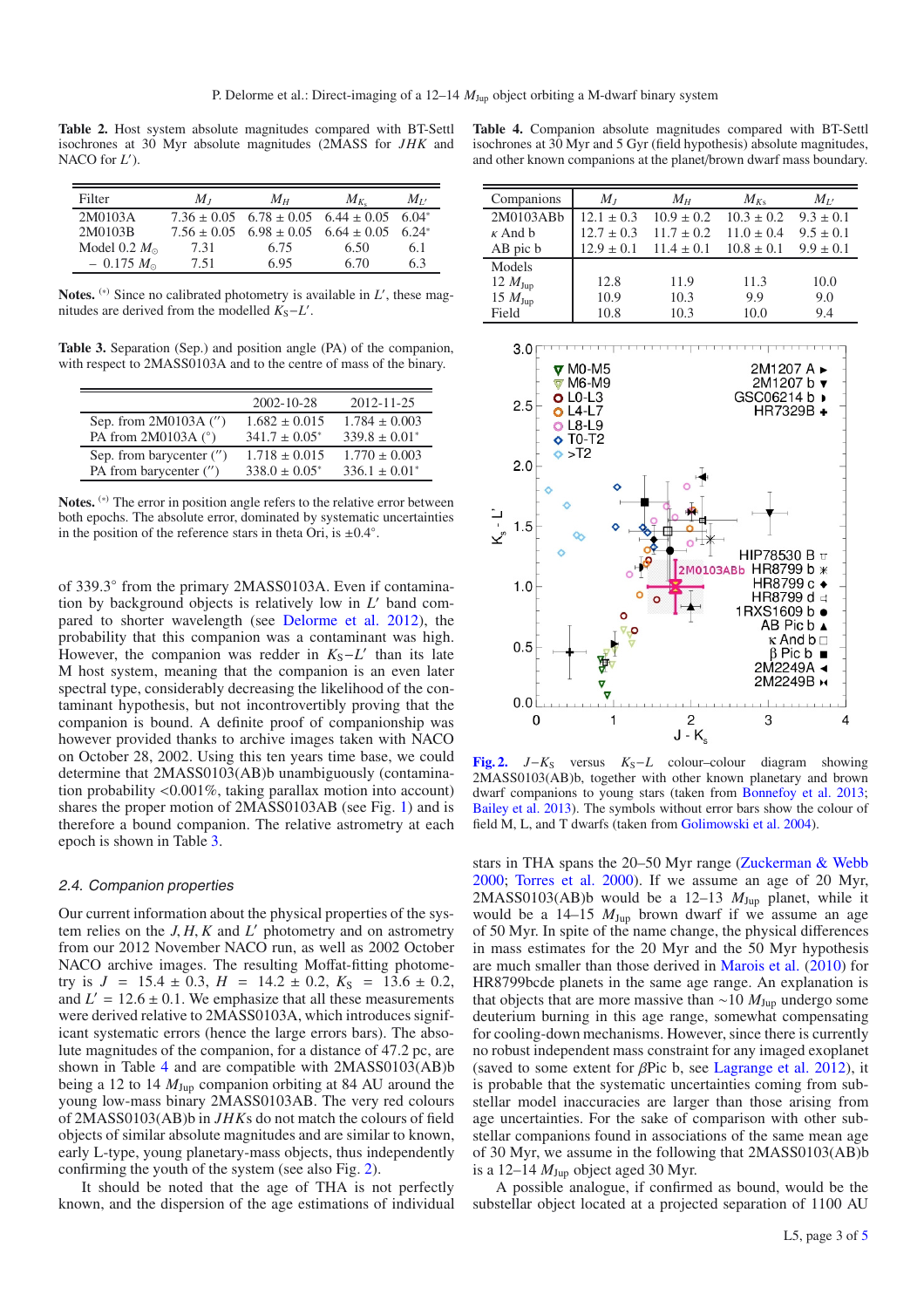

**[Fig. 3.](http://dexter.edpsciences.org/applet.php?DOI=10.1051/0004-6361/201321169&pdf_id=3)** Substellar companion to stellar host mass ratio versus stellar host mass, sorted by their discovery technique, from the exoplanet.eu database (Schneider et al. 2011).

from the binary system SR12AB (Kuzuhara et al. 2011). The properties of 2MASS0103(AB)b (mass of 12–14 *M*Jup, age of 30 Myr, colours, projected separation of >50 AU), and observed colours are also much like AB pic b (K1V Chauvin et al. 2005) or κ Andromeda b (Carson et al. 2013). The properties of the host systems are, however, quite different. While *κ* Andromeda is a massive B star (∼2.5  $M_{\odot}$ , mass ratio of ∼0.5%), 2MASS0103AB is a close binary system composed of two late M dwarfs, whose combined mass is ~0.36  $M_{\odot}$ , resulting in a mass ratio of approximatively 3.6% for the system.

The position of the companion at each epoch was derived by Moffat-fitting, and the orientation of the detector was calibrated using NACO calibration images of theta Ori obtained close to the time of the science images. As shown in Table 3, the relative astrometry is accurate enough to detect the orbital motion of the companion around the centre of mass of the system, with a projected motion of  $77 \pm 15$  mas over ten years. The corresponding velocity at 47.2 pc is  $1.7 \pm 0.3$  km s<sup>-1</sup>. The Keplerian velocity, assuming a circular orbit of 84 AU around the 0.36  $M_{\odot}$  system is 1.96 km s−1, corresponding to a period of 1280 years and is fully compatible with our measurement. It is to be noted that the secondary and the companion rotate in the same direction and that their observed orbital motion can be compatible with a faceon orbit but not with an edge-on one.

#### **3. A challenge for stellar and planetary formation theories**

The mass ratio between 2MASS0103(AB)b and its host system is ∼0.036, which is too low to match known low mass multiple systems (See Fig. 3 and also Allers et al. 2007), but still higher than most star-planet systems confirmed so far. Systems with similar mass ratios, but ones that are almost one order of magnitude more massive with 55–95 *M*Jup brown dwarfs or very lowmass stars orbiting massive  $(1.2-2 \, M_{\odot})$  stars, have been identified by Janson et al. (2012). In case formation mechanisms scaled simply with mass, the same processes could be at work to explain the formation of these very different kinds of objects. If we keep to the more similar low-mass star systems shown in Fig. 3, the mass ratio of 2MASS0103(AB)b is very close to those of DH tau B (8–22 *M*Jup, separation of 330 AU) and CHXR 73b (7–20 *M*Jup, separation of 210 AU) (Itoh et al. 2005; Luhman et al. 2006), but its projected separation is much smaller. Luhman et al. (2006) state that neither DH tau B nor CHXR 73b could be formed in situ by core accretion or disc instability because of the very large separation from their host-stars, and the same holds for the 1100 AU candidate companion to SR12AB (Kuzuhara et al. 2011). The case is different for 2MASS0103(AB)b, at a separation of only 84 AU. At such separations, a formation in a gravitationally unstable primordial circumbinary disk would be fully compatible with planetary formation by gravitational instabilities, as described by Boss (2011). However, this scenario is being discussed: Dodson-Robinson et al. (2009) claim that objects formed by disc instabilities around M-dwarfs should have ∼10% of the mass of the host system, meaning that 2MASS0103(AB)b would not be massive enough for such a scenario. Other studies (Rafikov 2009; Stamatellos et al. 2011) find that such low-mass discs cannot fragment at all. Simultaneous formation and ejection of the three components in the massive disc of a more massive orginal host-star is plausible, in a scenario akin to what is described in Stamatellos & Whitworth (2009), but the central binary components with masses of 0.17 and 0.19  $M_{\odot}$ are more massive than most objects formed in Stamatellos & Whitworth (2009) simulations.

A planetary formation scenario by core accretion (e.g. Kennedy & Kenyon 2008; Mordasini et al. 2009; Rafikov 2011) can very probably be excluded for several reasons. First, the separation is too large for a formation in situ. Second, the companion has ∼3.6% of the mass of its host system, which is the same order of magnitude as the maximum total mass of the protoplanetary disc from which core accretion planets are formed. Finally, such a  $12-14$   $M_{\text{Jup}}$  companion would be a very rare occurrence, according to the core accretion planetary mass-function derived by Mordasini et al. (2012).

A purely stellar formation mode by turbulent core fragmentation (see e.g. Padoan & Nordlund 2002; Bate 2009; Hennebelle & Chabrier 2011) is plausible, and in this case 2MASS0103(AB)b would be an extreme case of hierarchical triple stellar with a third component in the  $12-14$   $M_{Jup}$  mass range. However, a stellar formation scenario would require that cores can naturally fragment into such low-mass objects, without requiring any ejection from the the accretion reservoir (such as described in Reipurth & Clarke 2001; Bate & Bonnell 2005), because it would be difficult to starve the accretion of the third component without also stopping accretion on the central binary. From hydrodynamical simulations of stellar formation by cloud fragmentation, Bate (2012) claims that "brown dwarfs with masses <15  $M_{\text{Jup}}$  should be very rare", implying that formation by direct core fragmentation of a 12–14  $\dot{M}_{\text{Jup}}$  object, such as 2MASS0103(AB)b, would be possible but uncommon.

The discovery of 2MASS0103(AB)b stretches most current stellar and planetary formation theories to their limits, while others, such as core-accretion, can probably be excluded. The very existence of such a peculiar system therefore provides a very valuable test case against which current and future stellar and planetary formation theoretical models can be tested.

*Acknowledgements.* We acknowledge support from the French National Research Agency (ANR) through the GuEPARD project grant ANR10- BLANC0504-01. We acknowledge financial support from the "Programme National de Physique Stellaire" (PNPS) of CNRS/INSU, France.